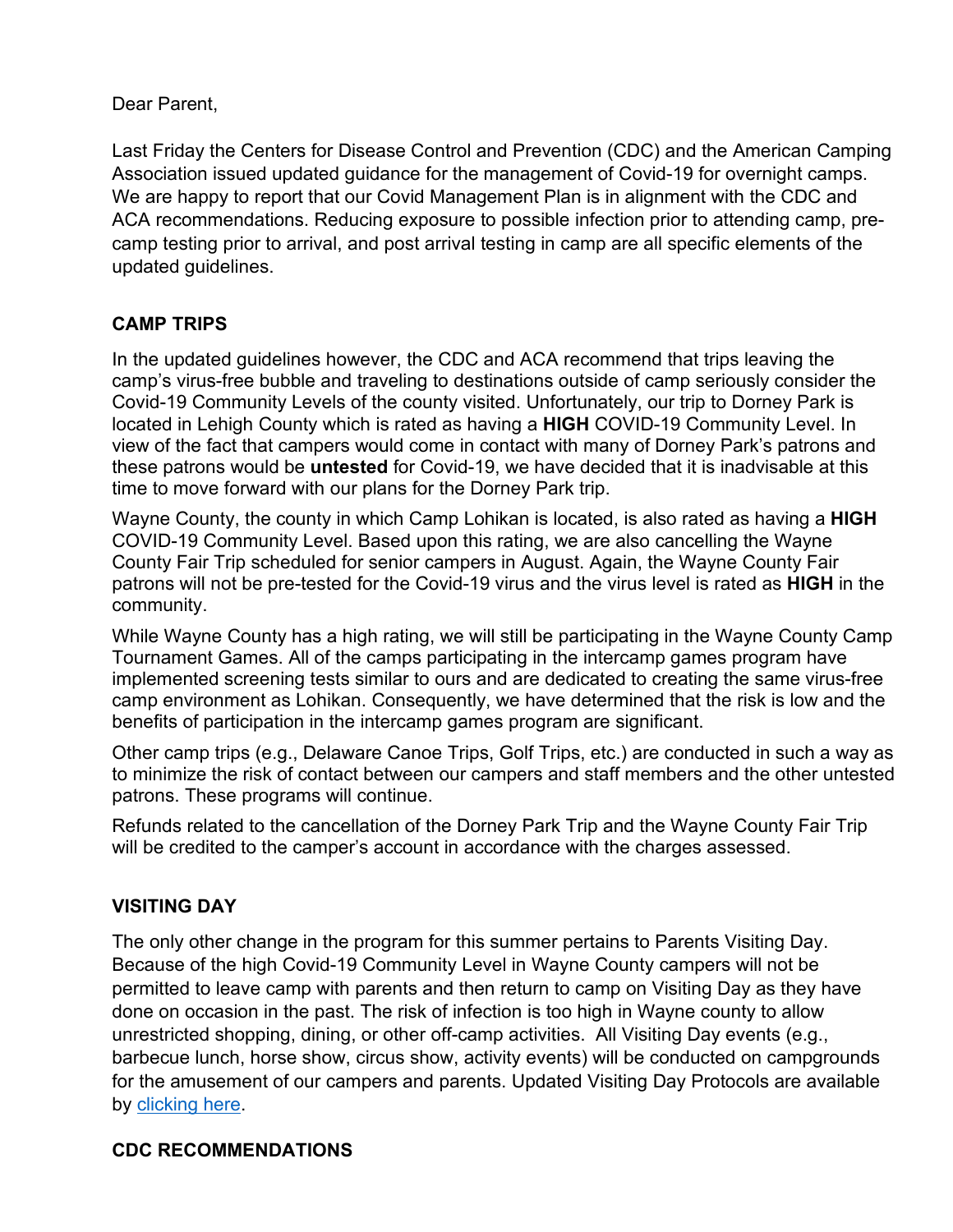As stated previously, the CDC highly recommends that all campers and staff members be fully vaccinated and up to date on their vaccinations. This includes the primary series and the booster shot if the individual is eligible. According to the CDC, vaccination helps prevent serious illness, reduces the risk of spreading the infection and also eliminates the need to quarantine in the event of close contact with an infected individual. This is significant in camp because it allows the vaccinated individual to fully participate in the camp's activity program even after close contact with an infected individual.

#### **CURRENT COVID-19 PROTOCOLS**

Camp Lohikan's Covid-19 Protocols for this summer were released April 14, 2022. Our goal of creating a virus-free camp bubble starts with requiring campers to reduce their risk of contracting the Covid virus before arriving into camp. Examples of precamp activities that elucidate the concept of **risk reduction** are available by [clicking here.](https://www.lohikan.com/PDFS/self-quaran.pdf)

Along with risk reduction we are also requiring the completion of the **Pre-Camp Health Screening Form** which will document the camper's risk reduction and confirm the absence of Covid-19 symptoms the week before arriving into camp. Lastly, everyone is required to obtain an antigen test at home within the 24 hours preceding arrival into camp. [Click here](https://www.lohikan.com/PDFS/testing22.pdf) for the testing protocols.

A second antigen test will be administered at camp 1 to 3 days later. Campers testing positive will be isolated and retested. Those with confirmed positive tests (via a second antigen test) will be required to return home. [Click here](https://www.lohikan.com/PDFS/cv_posres.pdf) for more information.

# **COVID-19 VACCINATION**

Vaccination is not required to attend camp. Our goal of creating a virus-free camp bubble can be accomplished by risk reduction prior to arriving into camp, testing immediately before arrival, and then retesting a second time 1 to 3 days after arrival. [Click here](https://www.lohikan.com/PDFS/arrival22.pdf) for Arrival Day Protocols.

While vaccination will protect an individual from serious illness, it won't prevent the transmission of the virus when an individual is infected. For this reason, once inside the camp's virus-free bubble, unvaccinated individuals will require more protection from the infection than the vaccinated because of their greater susceptibility to the virus and its complications. For this reason, only vaccinated individuals (individuals who received the primary series and booster, if eligible) will be permitted to travel off camp or attend off-camp events like: Inter-camp Games and Golf Trips.

Vaccinated staff members will be permitted off campgrounds to spend their nights and days off-duty, however they will be restricted to certain destinations and conditions (e.g., avoiding crowds). To prevent the introduction of contagions that could mimic Covid-19 symptoms and trigger into action a cascading set of protocols (e.g., isolation, testing, quarantining, contact tracing) staff members may be required to wear face masks and employ distancing protocols in certain situations. There may also be chaperoned off-site events for camp counselors that will have no direct interaction with the public.